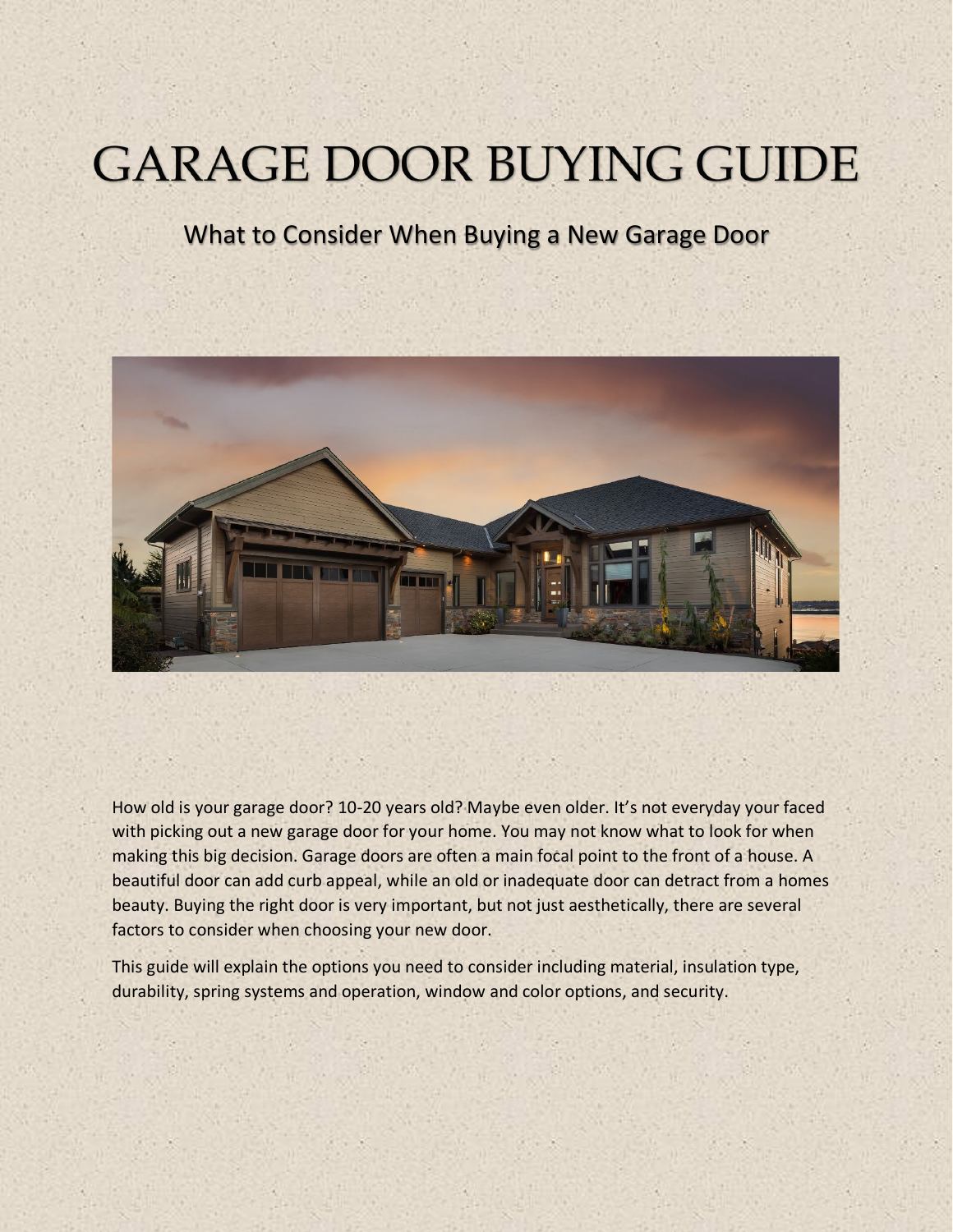## **Best Garage Door Materials**

#### **Steel**

The majority of garage doors sold today are steel. Steel is durable, inexpensive, and usually comes with a virtually maintenance-free finish. One concern is a steel door can be susceptible to rust. It is recommended to choose a door with a baked on polyurethane primer and durable baked on polyester top coat to provide the maximum corrosion resistance. Top manufacturers offer lifetime rust-through warranties.

#### **Wood**

Wood doors have become less common because of the maintenance and cost. A good quality wood door can be quite expensive, and even the highest quality wood requires yearly maintenance, including painting or staining. Some unique designs can be found in wood, but steel has come a long way in imitating the look and feel of wood. It is recommended for homeowners to look for a wood door that has clear-rails as opposed to finger joints and is solid wood not just a wood skin.

#### **Aluminum**

Aluminum broke onto the garage door scene in the last 5-10 years. It seems like an ideal material especially in areas with high rain or snowfall because of its corrosion resistance. Because it is still a new product the styles available in aluminum are limited and often expensive. Aluminum cannot rust like steel and is lighter than steel. However it is also not as durable as steel and could be more costly to maintain.

## **Insulation Material and Value**

Whether you heat your garage or not is not the only thing you have to consider when deciding to buy an insulated or uninsulated garage door. Insulating a door also quiets the rattle of a steel door and makes the door more durable. Uninsulated doors are recommended for use on detached garages and shed. They are one thin layer of steel with a metal frame and hollow back. Doors can be insulated with a polystyrene or polyurethane and come with either a vinyl coating on the back or a finished steel interior. Polystyrene will yield the lowest R-value ranging on average from 6-9. Most polystyrene doors have a vinyl protective coating on the back side, but are unfinished. Polyurethane insulated doors yield higher R-values, ranging between 10-18, depending on the thickness of the insulation and come with a finished steel back. Homeowners should also consider the bottom weatherseal available for their door. Some are better at keeping out the weather, some are easier to adjust, and some are easier to replace if damaged.